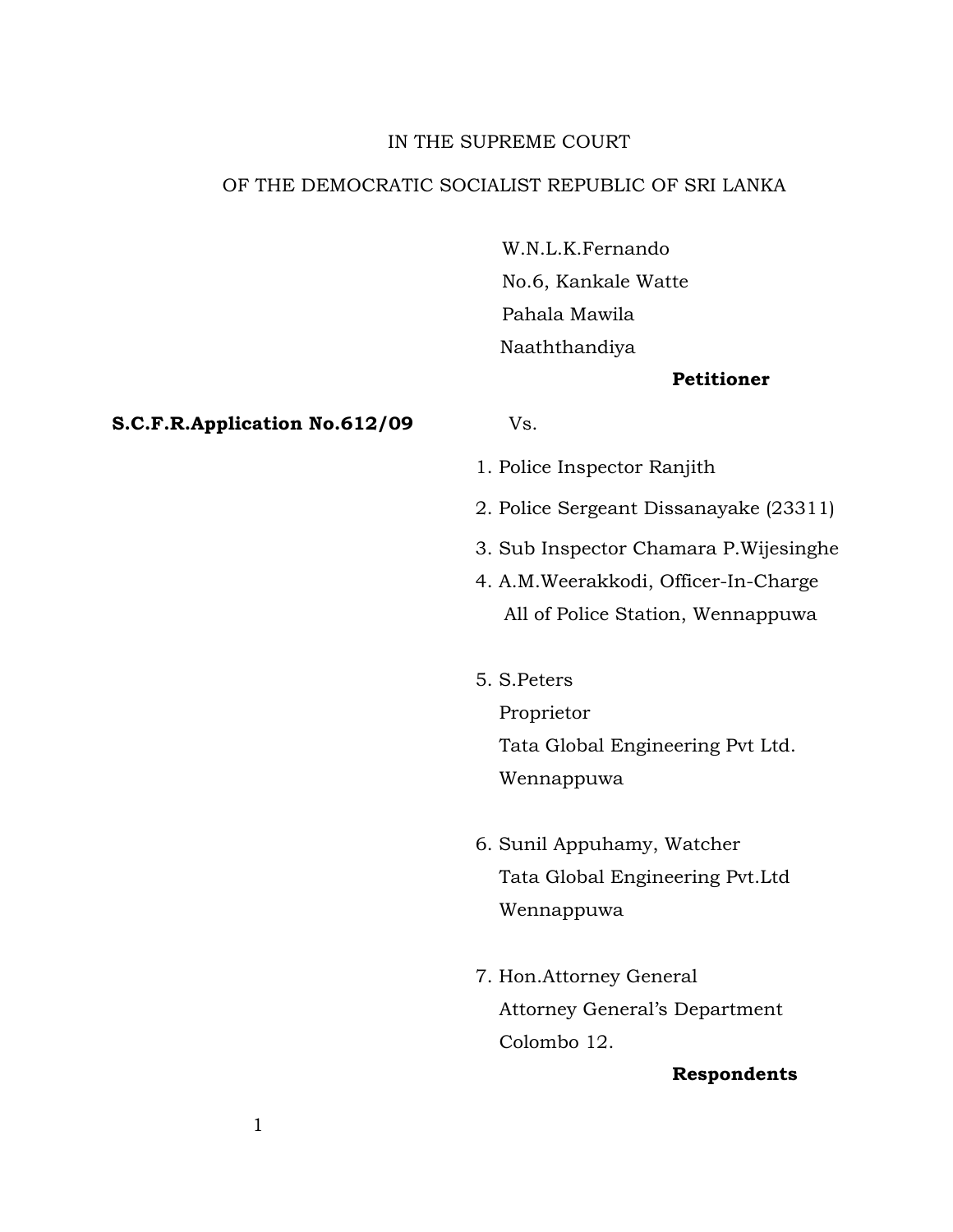**BEFORE** : PRIYASATH DEP PC, J. K.T.CHITRASIRI, J. PRASANNA JAYAWARDENA PC, J.

**COUNSEL** : J.C.Weliamuma with Pulasthi Hewamanne and Sulakshane Senanayake for the Petitioner J.Joseph for the 1st to 4th Respondents Madhawa Tennakoon SSC for the Attorney General **ARGUED ON** : 04.07.2016 **WRITTEN** : 06.09.2016 by the Petitioner **SUBMISSIONS ON** :Not filed by the Respondents **DECIDED ON** : 21.09.2016

## **CHITRASIRI, J.**

In this petition, the petitioner introduces himself, as a married person with 3 children. He further states that he being a businessman is the chairman of two companies registered under the Companies Act. Petitioner then states that he was assaulted, arrested and detained unlawfully by the  $1<sup>st</sup>$  to  $4<sup>th</sup>$  respondents. Accordingly, he alleges that his fundamental rights guaranteed under Articles 11, 12 (1), 13 (1) and 13 (2)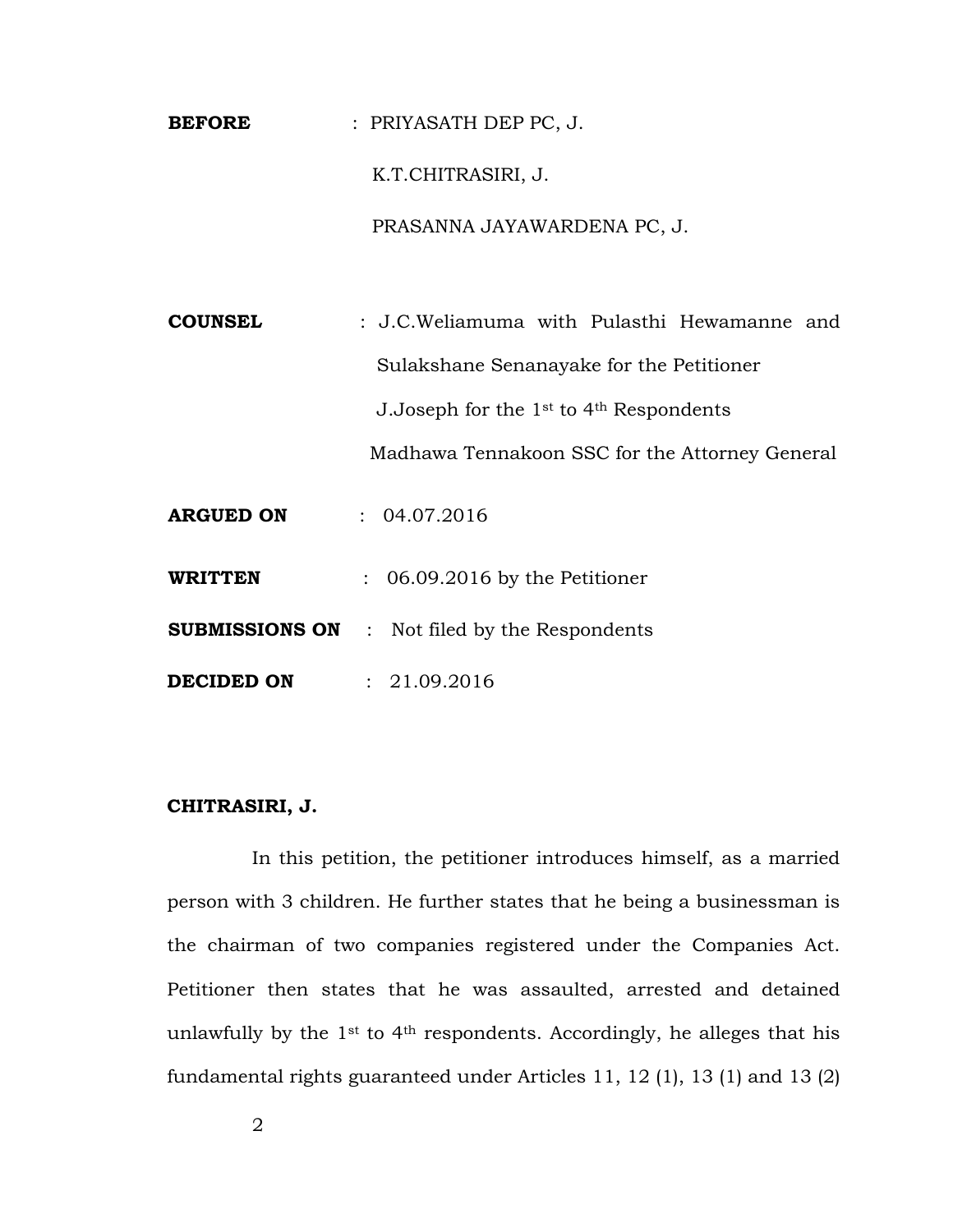were violated by the 1st to 4th Respondents. However, having heard the parties, this Court on 09.09.2011 granted leave to proceed, only with the application for the alleged violation of the rights guaranteed in terms of Articles 11 and 13(1) of the Constitution.

1<sup>st</sup> to 4<sup>th</sup> respondents are police officers attached to the Wennappuwa Police Station while the 4th respondent is the Officer in Charge of that Police Station. According to the petitioner, 6<sup>th</sup> respondent is an employee of the 5<sup>th</sup> respondent. Petitioner states that he verily believes that the 5<sup>th</sup> and the 6<sup>th</sup> respondents were privy to the fundamental rights violation alleged by him. 6th respondent is the person who made the complaint to the police against the petitioner. It is pursuant to that complaint the petitioner was arrested, according to the 1st to 4th respondents.

The petitioner in his affidavit dated 11.08.2009 states that at or around 10.00 a.m. on 14.05.2009, 1<sup>st</sup> to 3<sup>rd</sup> and the 5<sup>th</sup> & 6<sup>th</sup> respondents have entered the premises belonging to him in Marawila having come in a double cab, at a time he was away from home. Upon being informed by his wife over the telephone, of the arrival of the police, he has returned home around 10.45 in the morning. He further states that the 1st and the 2nd respondents were in uniform and were armed with guns. 3rd respondent was in civilian clothes holding a gun. Petitioner then has identified the 5th respondent who was present there, as the person who had bought sand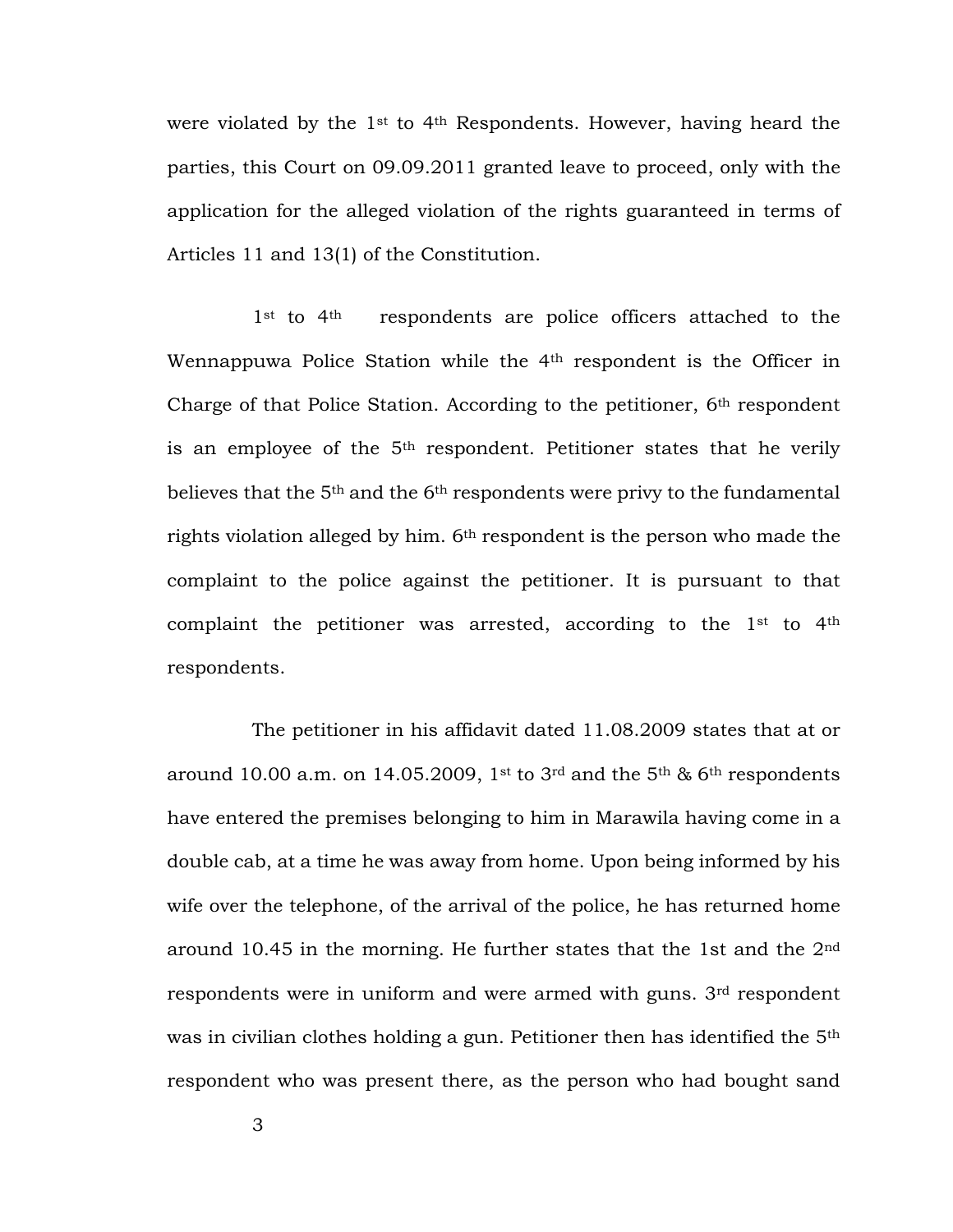from him on an earlier occasion and the 6th respondent as the watcher of the said 5th respondent.

Having stated so, the petitioner has mentioned that upon his arrival at his premises as mentioned before, the 1st respondent wanted him to get into the vehicle by which the police officers came, in order to record a statement from him. According to him, he and his wife were abused at that point of time, in derogatory language by the  $1<sup>st</sup>$  to  $3<sup>rd</sup>$  respondents who threatened him to get into the said vehicle in which the police came. Then the petitioner is supposed to have told the police that his premises where they were at that point of time, come under the purview of Marawila Police and not under Wennappuwa Police to which police station the officers were attached to. The 1st respondent then has grabbed him by his shirt. Petitioner further alleges that thereafter all the three officers began assaulting him repeatedly with hands and feet and rifle butts even after he fell on the ground as a result of the said assault. (Vide paragraph 5 (f) of the affidavit of the petitioner)

The petitioner then states that he was hand cuffed and dragged along the floor of the garden and put him into the said private vehicle. [double cab] The petitioner also states that several passersby on the road witnessed this incident. Thereafter the petitioner alleges that he was taken to the Wenappuwa Police Station along with the 5th and the 6th respondents. The petitioner further states that he was assaulted even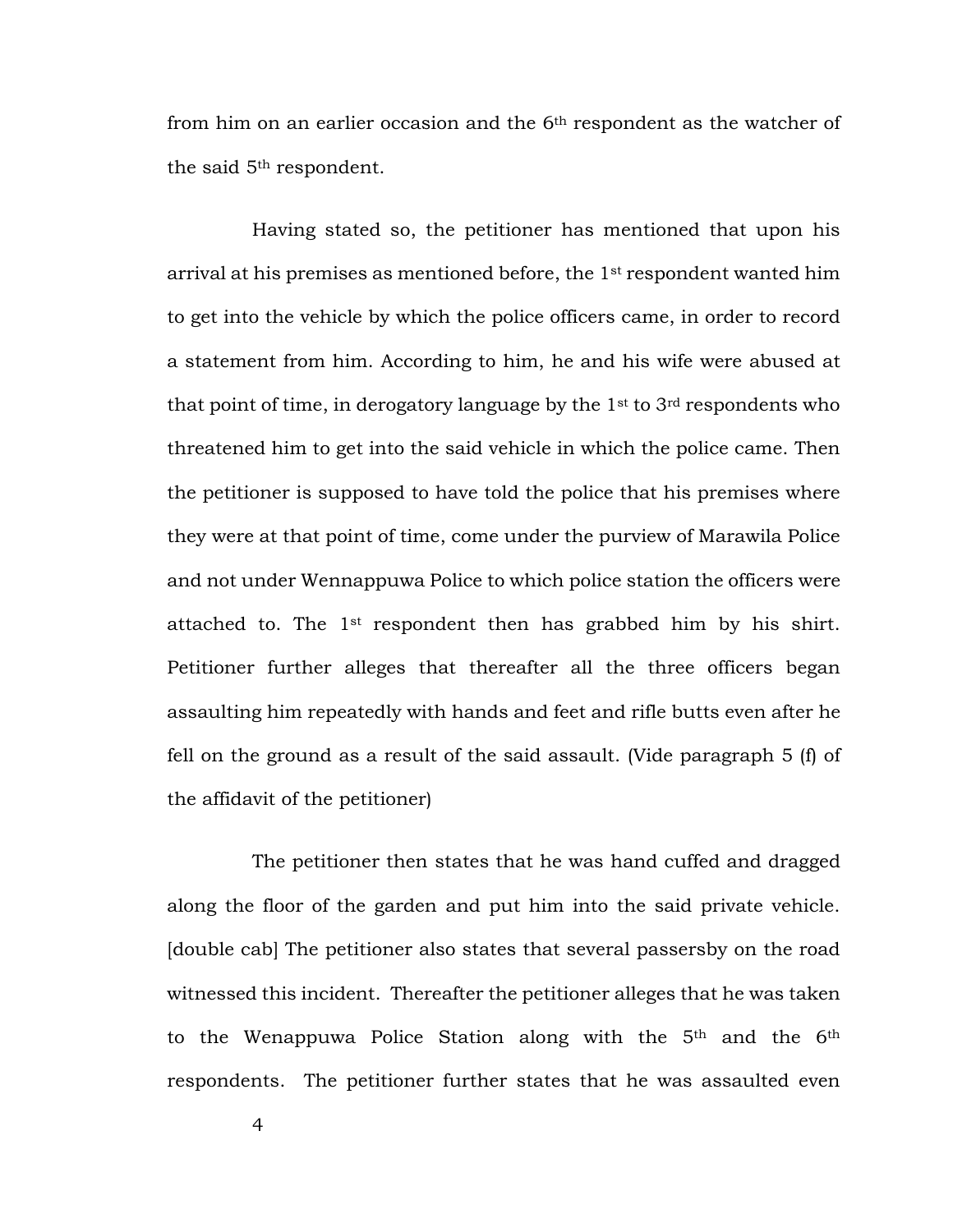inside the said vehicle by the  $1<sup>st</sup>$  to  $3<sup>rd</sup>$  respondents whilst being taken to the police station. He alleges that he was also threatened with death if he contemplates complaining of the said assault. Accordingly, the petitioner states that he sustained several injuries to upper arms, chest, face and left thigh amongst other injuries as a result of the said assault. The petitioner further states that he fainted in the night on14.5.2009, at or around 9.00 p.m. whilst being detained at the police station, as a result of the injuries suffered by him. The petitioner further states that he vomited several times and also suffered a chest pain whilst being detained at the said police station.

The petitioner then states that he explained to the 4<sup>th</sup> respondent that the alleged complaint made against him by the 6th respondent that led for him been arrested, was a fabricated one and that the said complaint had been lodged for personal reasons, when he was produced before him at the Police Station. The petitioner then states that thereafter a statement was recorded from him and he was directed to sign the book in which the statement was written though he was unaware of the contents therein.

He then states that the  $2<sup>nd</sup>$  respondent and two other police officers escorted the petitioner to the Lunuwila hospital on the following day namely on 15.05.2009. While he was taken to the hospital, his wife is also supposed to have accompanied him as she had come to the Police Station by then. However, the petitioner was not treated at the Lunuwila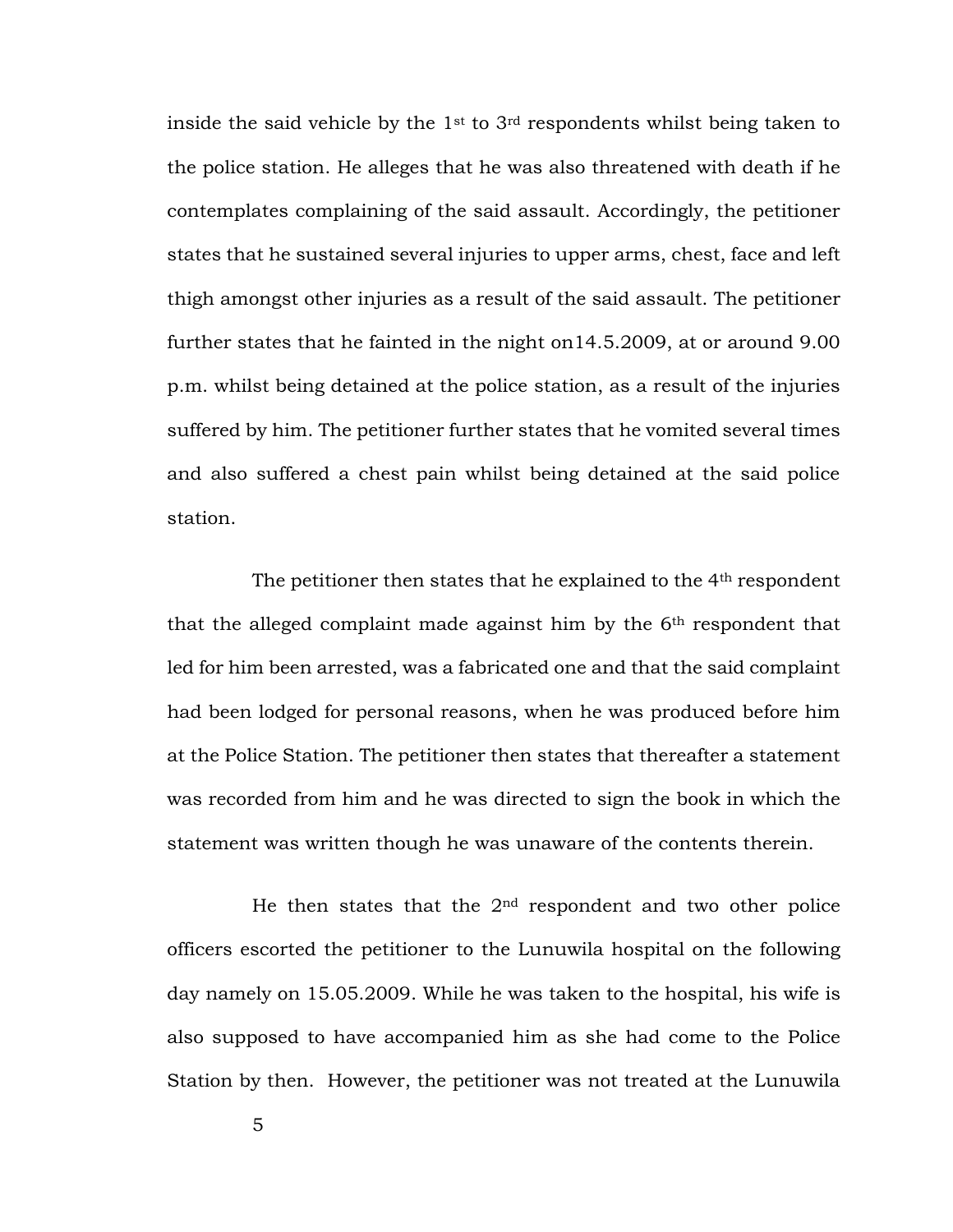hospital but was brought before the Negombo District Medical Officer for further steps and for treatment.

The 1<sup>st</sup> to 4<sup>th</sup> respondents have filed four separate affidavits which are dated 07.11.2009 explaining the position taken by them as to the alleged incident complained of by the petitioner. The defence of the police officers contained in all those 4 affidavits is almost similar in its facts. They all admit that they were on duty on 14.05.2009. According to them, the  $1^{st}$  to  $3^{rd}$  responds along with  $5^{th}$  and the  $6^{th}$  respondents have left the police station around 11.35 a.m. to an area coming under the purview of Marawila Police Division in a private vehicle in search of the petitioner against whom a complaint had been made by the 6th respondent on the same date, i e 14.05.2009. The complaint was regarding a theft of a rear bucket of a Backhoe loader which had been disconnected from the front section of the vehicle and also of two galvanized pipes valued at Rs.25,000/- alleged to have owned by the 5th respondent. They have come to the petitioner's house and have arrested him in respect of the complaint made by the  $6<sup>th</sup>$  respondent. They admit that the  $2<sup>nd</sup>$  respondent carried a fire arm.

In their affidavits, the first three respondents have stated that the petitioner resisted arrest and rolled on the ground. However, they further state that they were able to overpower him and to take him into their custody. Thereafter, having brought the petitioner to the Police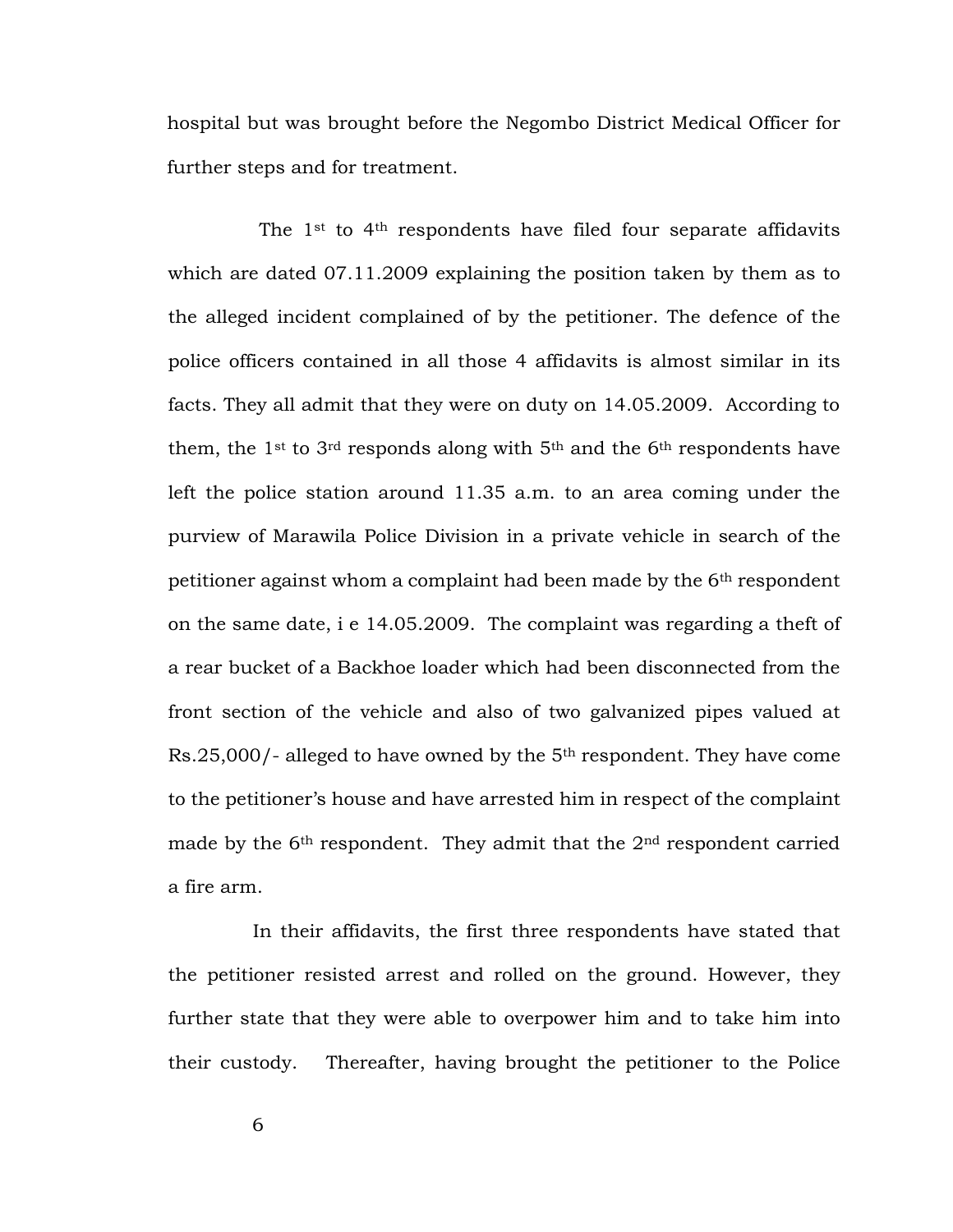Station, he was handed over to Police Sergeant 37188 Fernando at the police station Wennappuwa. The police officers in their affidavits allege that the injuries found on the petitioner are superficial and those may have been caused due to the petitioner's violent behavior and for his own conduct when he resisted the arrest. They also have stated that injuries found on the petitioner may have been caused due to him rolling on the ground. Finally, they have denied the assault alleged by the petitioner.

Considering the material contained in the affidavits filed by both the parties, it is clear that the  $1<sup>st</sup>$  to  $3<sup>rd</sup>$  respondents have taken the petitioner into their custody at or about 10.45 a.m. on 14.05.2009 consequent upon a complaint made against the petitioner of a theft of a Backhoe loader and of two galvanized pipes. It is also not in dispute that the petitioner was produced before the Magistrate on the following day, on the instructions of the 4th respondent. He had been produced before the Marawila Magistrate on 15.05.2009 under the case bearing No.531/09.

In the circumstances, it is clear that there had been a valid reason for the Police to take the petitioner into their custody on that particular day. Therefore, I do not see anything wrong or illegal had taken place, as far as the arrest of the petitioner is concerned since it was an arrest made in the course of an investigation commenced, consequent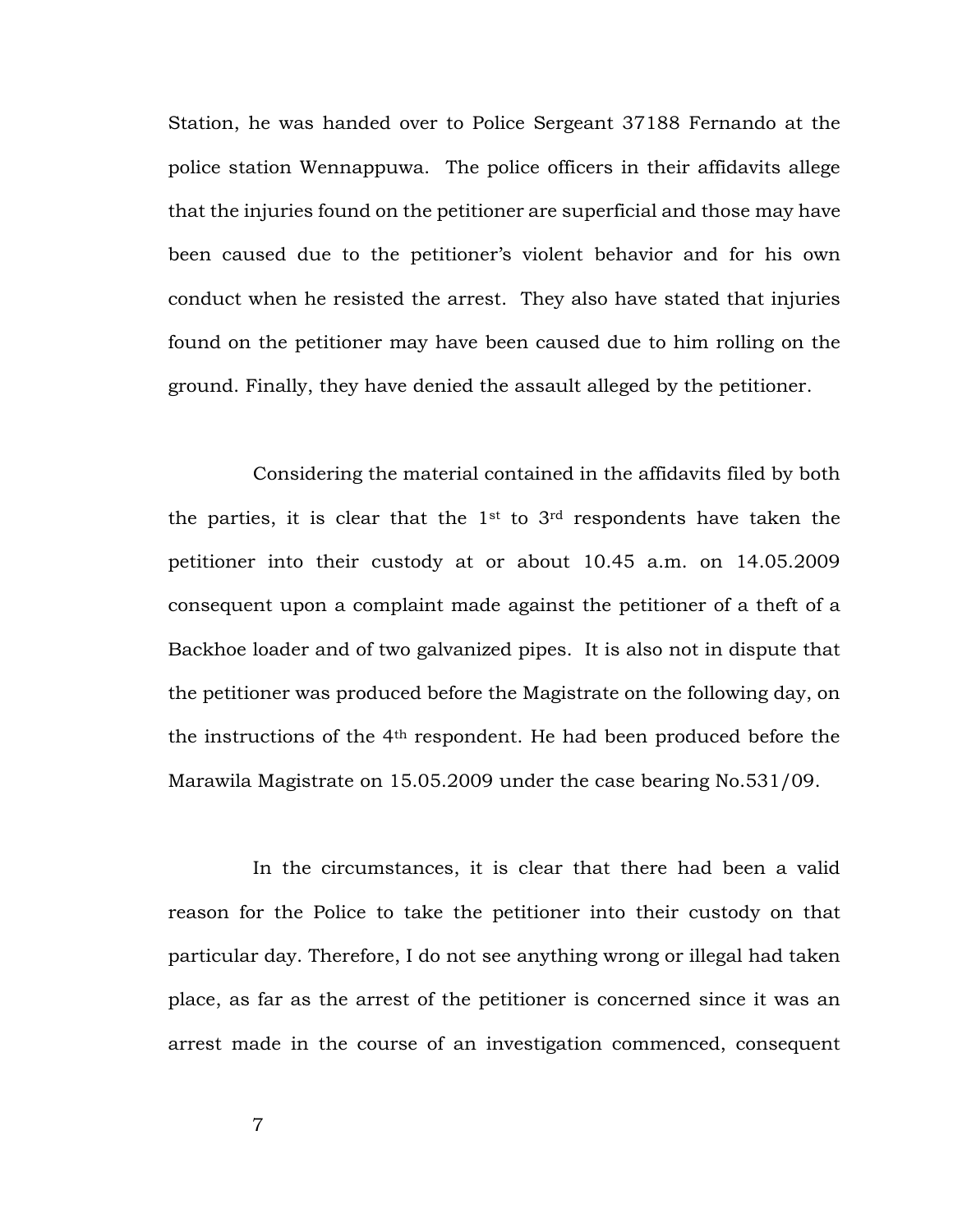upon a serious complaint made by the 6<sup>th</sup> respondent to the Police. Therefore, the allegation by the petitioner as to the violation of Article 13(1) of the Constitution is not sustainable.

Remaining issue is the alleged violation of Article 11 of the Constitution. Hence, it is necessary to ascertain whether or not there had been any torture inflicted on the petitioner by the 1<sup>st</sup> to 4<sup>th</sup> respondents. 4th respondent is the Officer-In-Charge of the Police Station, Wennappuwa. No allegation of torture inflicted on the petitioner had been made against the 4th respondent. Neither is there any evidence as to any assault effected by the 4th respondent. Indeed, the evidence shows that he has taken steps to produce the petitioner before the Magistrate according to law. Therefore, I decide that the 4th respondent is not liable for infringement of fundamental rights of the petitioner guaranteed under Article 11 of the Constitution as well.

It is now necessary to examine whether the injuries found on the body of the petitioner were consequent to any assault been effected by the acts of the 1st to 3rd respondents, as alleged by the petitioner. Hence, I will now refer to the injuries found on the body of the petitioner as a result of the incident occurred on the 14th May 2009.

When the petitioner was produced before the learned Magistrate, he has made the following notes in the case record. It reads thus: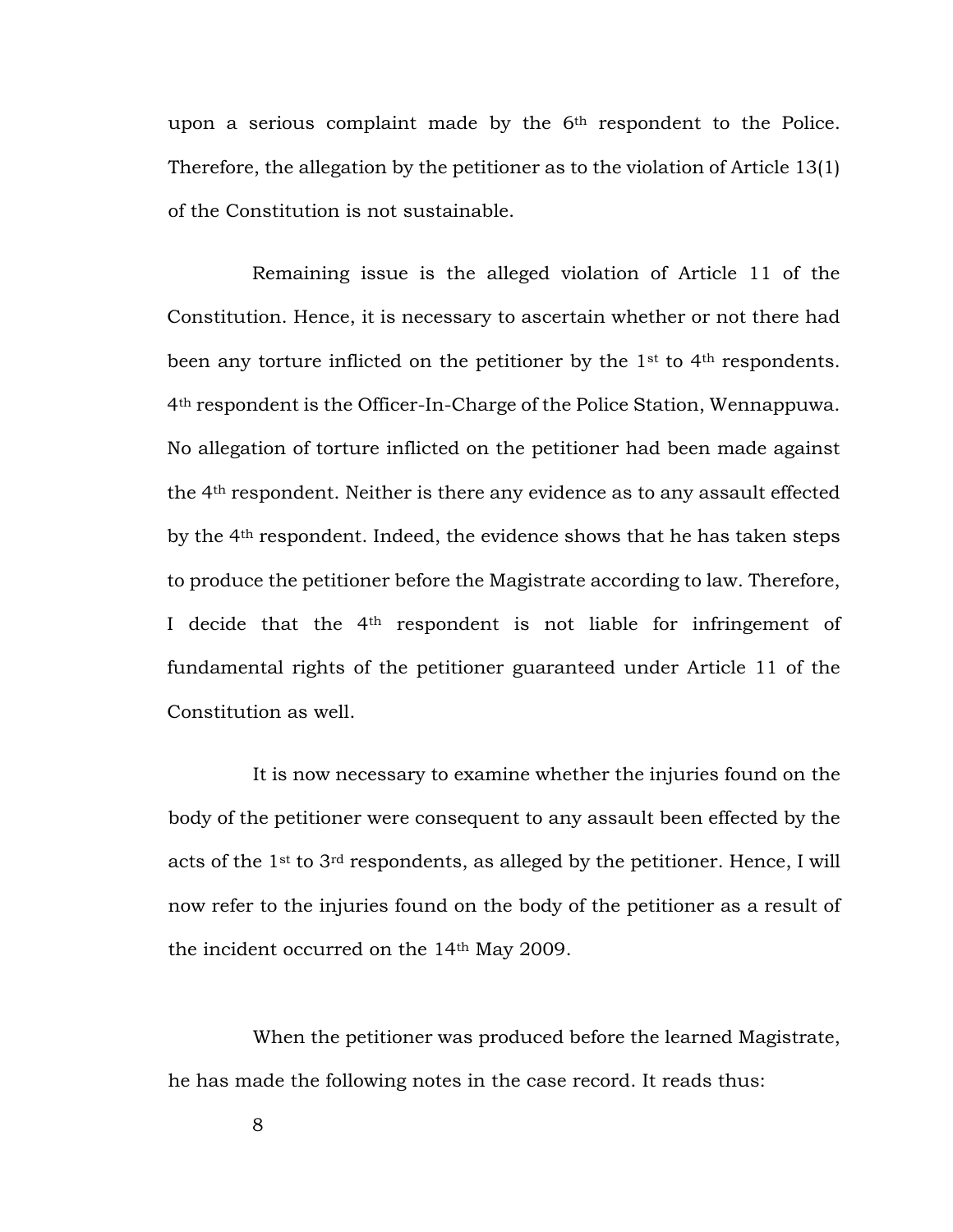<u>බී. 531⁄09</u> 2009.05.15 සැක.⁄ ඩබ්. නොයෙල් ලාල් කෙනෙඩ් පුනාන්දු සිටී. චූදිත අසනීප තත්වයෙන් සිටින බව දන්වයි. චුදිතුගේ ශරීරයේ තැලීම් ඇති බව දන්වයි. එම තැලීම් චුදිතව අත්අඩංගුවට ගැනීමට යාමේදී ඇති වූ තැලීම් බව දන්වයි. චූදින ර.බ. ගන කරමි. චූදිත රජයේ රෝහලකට ඉදරිපත් කර වෛදා වාර්තා ඉදිරිපත් කිරීමටත්, අවශා පුතිකාර බන්ධනාගාර අධ්කාරී මගින් ලබා දීමට නියම කරම්..

කැද. 20.05.09

අ.ක. / මනේ.

Upon a perusal of the above notes made by the learned Magistrate on 15.05.2009, it is seen that there were injuries on the body of the petitioner at the time he was produced before the Magistrate. The document P3 is the Medico Legal Report issued in respect of the petitioner by the Judicial Medical Officer, Dr.S.D.Channa Perera attached to the District Hospital, Negombo upon examining the petitioner on the 15-05- 2009. In that report, he has stated that the petitioner has vomited once on the 15th May 2009. The petitioner has also complained to the Doctor of body ache, headache, shoulder pain, pain of hands. The history of the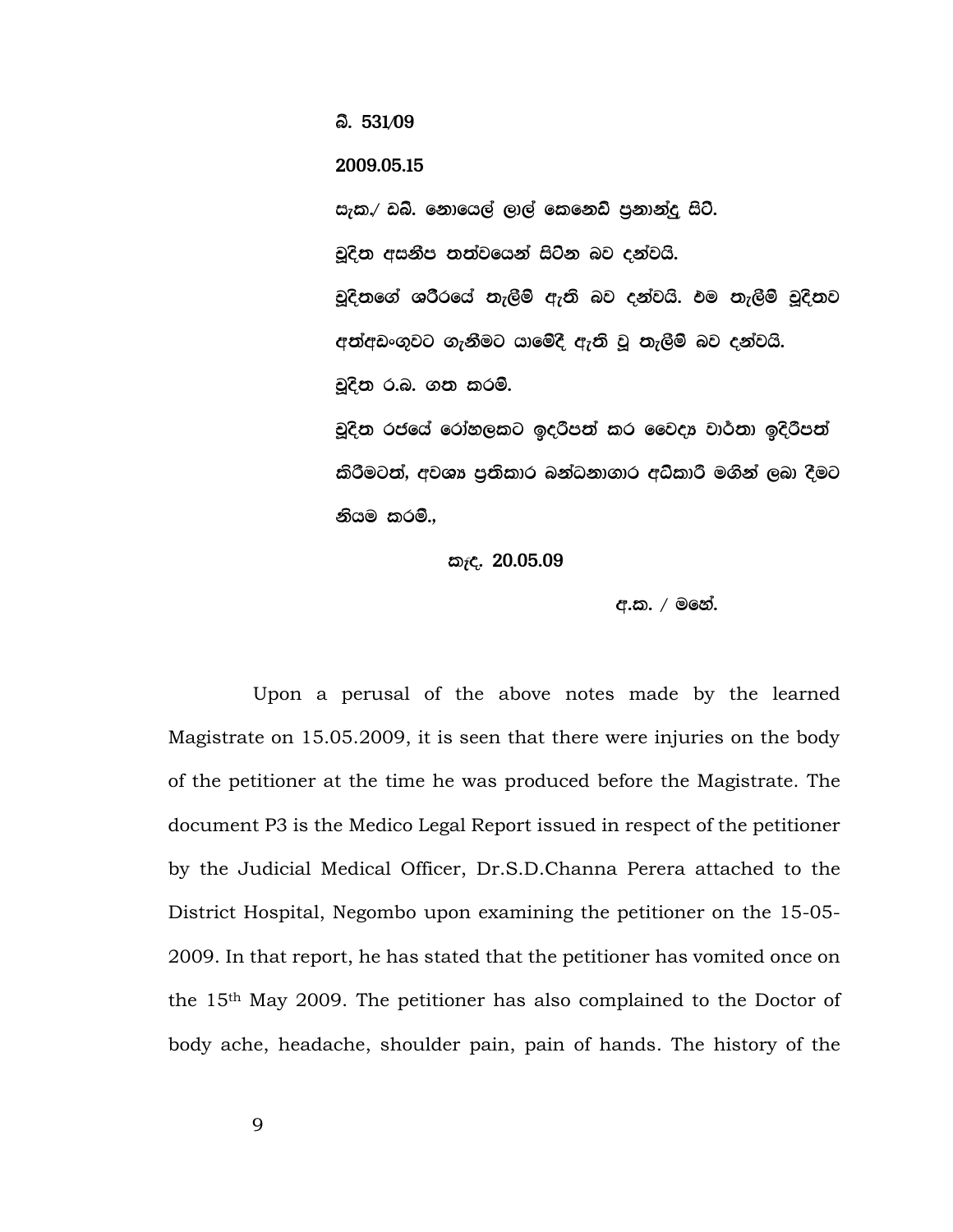incident as mentioned by the Doctor confirms the version given by the petitioner. He also has told the Doctor of an assault by a police officer named I.P. Ranjith along with other police officers. Said I.P. Ranjith is the 1st respondent in this case. In the cage meant to indicate conclusions and opinions of the doctor, he has stated that the petitioner is a 25-year-old person and there were several soft tissue injuries though no fractures were found on his body. Doctor has also stated that the injuries found on the body of the petitioner are consistent with the given history of the incident.

The Doctor has clearly identified four injuries on the body of the petitioner and those are as follows:

- *1. There is a 5 x 5 cm recent contusion on the upper portion of the right biceps muscle area*
- *2. There is a 6 x 5 cm abraded contusion on the left supra – spinatus area.*
- *3. There are at least three 1 cm, 1.5 cm abrasions on the back of the upper chest on mid line.*
- *4. There is tenderness of the following areas. Both writs, back of left thigh, vertex, face, both shoulders*

The explanation given by the  $1<sup>st</sup>$  to  $3<sup>rd</sup>$  respondents as to the injuries of the petitioner was that he had resisted the arrest. They state that they were using minimum force. When looking at the injuries above, it is difficult for a reasonable person to think that those injuries would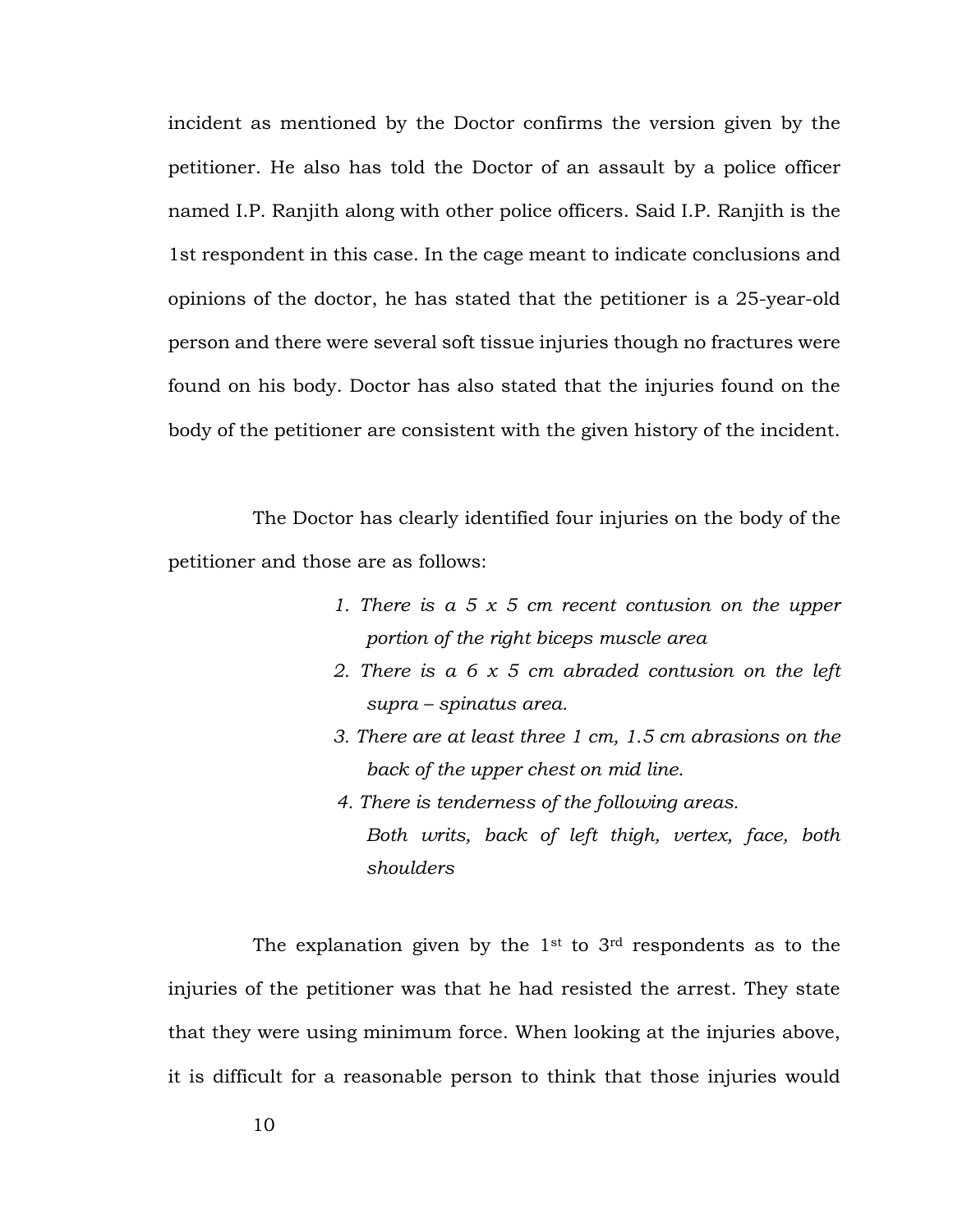have been caused by rolling on the ground or even by trying to get away from the arrest, as stated by the respondents in their affidavits.

The doctor who examined the petitioner had stated that the injuries of the petitioner are consistent with the history given by him of the incident. He, in his report too, has mentioned exactly the story of the petitioner which the petitioner has stated in the affidavit filed with his petition. Manner in which the petitioner describes the injuries in his affidavit is consistent with the opinion of the doctor who examined him. Indeed, the story of the petitioner confirms by the Doctor's report.

Therefore, it is abundantly clear that the petitioner had serious injuries on his body as stated in his affidavit though those injuries do not fall within the category of grievous hurt referred to in the Penal Code. Also, it must be noted that there were five persons including 3 Police officers who have come in search of the petitioner. Under such circumstances, it is unlikely that there would be such a number of injuries when resisting the arrest unless there had been an assault as alleged by the petitioner.

Therefore, having considered the consistencies of the events connected with the incident complained of and all the probabilities thereto, I am inclined to accept the story of the petitioner and to reject the version